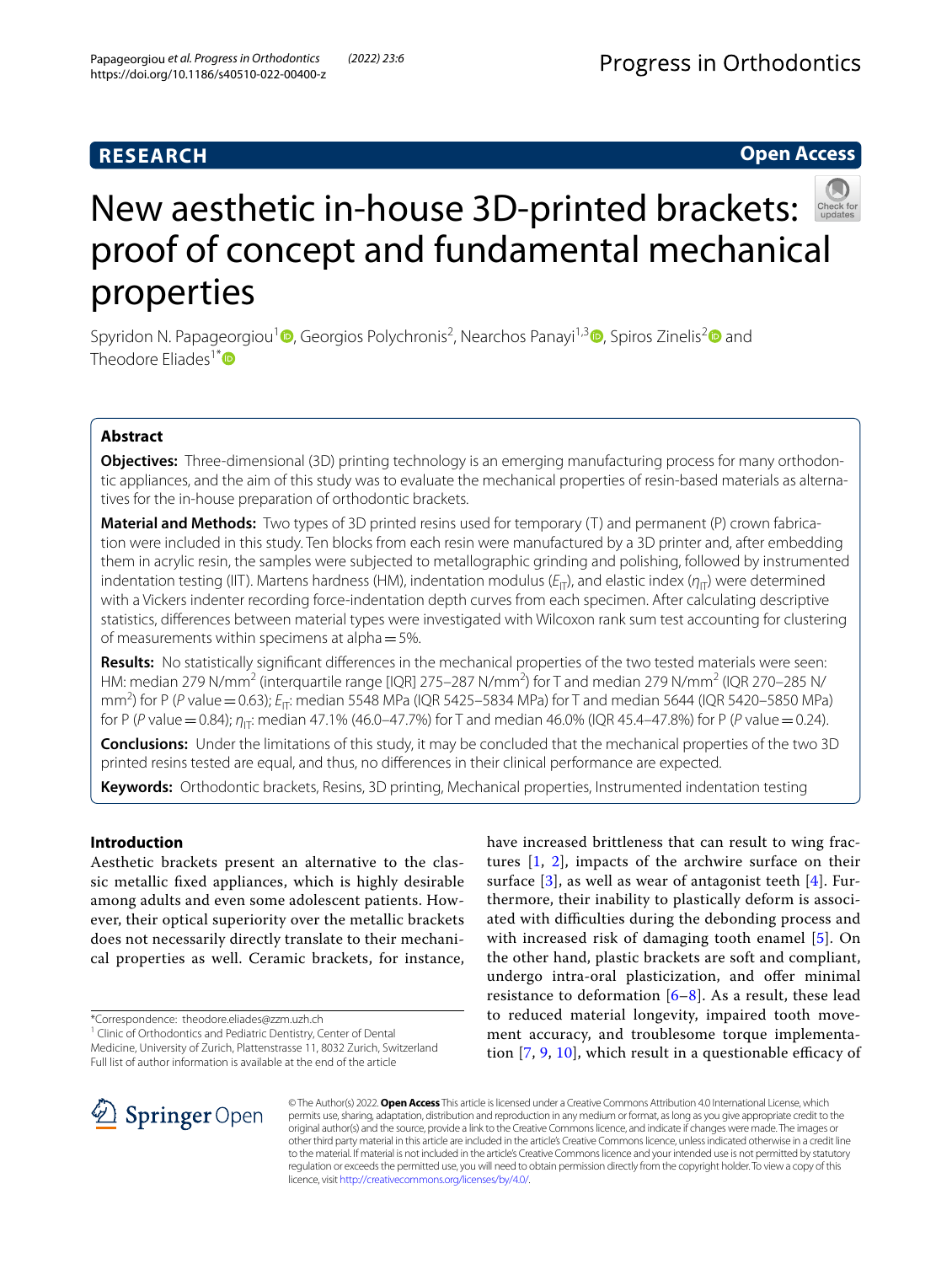the orthodontic therapy. Although controversial, both types seem to impede sliding mechanics due to friction enhancement  $[11-13]$  $[11-13]$  $[11-13]$ . Taking into account these fndings, it becomes clear that material selection is of paramount importance for the clinical performance of aesthetic brackets.

Apart from the raw material per se, the manufacturing method can also infuence considerably the material properties, since it can lead to the presence of material imperfections or defects, generation of stress concentration areas, or partial polymerization—all of which may have detrimental consequences on the end product's strength, modulus of elasticity, and hardness. Additive technology in particular has become a highly popular solution for the construction of orthodontic appliances as it reduces costs, increases efficiency, and offers many customization possibilities  $[14, 15]$  $[14, 15]$  $[14, 15]$  $[14, 15]$  $[14, 15]$ . The technique is based on 3D models stored in a computer and utilizes a printer for fabricating the appliance in an incremental fashion layer by layer. Some frst attempts to produce ceramic brackets [[16](#page-4-14)] or resin-based ones have been reported [[14,](#page-4-12) [17\]](#page-4-15), but in general the selection of an appropriate new material for printing aesthetic brackets that bypass the inherent problems of commercially available ones still remains a challenge. Figure [1](#page-1-0) demonstrates a pair prototype bracket manufactured from resin by 3D-printed technology.

However, to the best of our knowledge the mechanical properties of the resin-based materials that can be used by 3D printing technology for the production of orthodontic brackets are still unknown, and thus, the aim of this study is to investigate these properties of two available resin based materials for this purpose. The null hypothesis was that there is no significant difference between the properties of these two materials.

#### **Materials and methods**

Two types of resins used for the 3D printing of temporary (T) (temporary CB resin, Formlabs, Somerville, MA, USA) or permanent (P) (permanent crown resin, Formlabs, Somerville, MA, USA) crown fabrication comprised our sample. Ten blocks with dimensions  $10$  mm  $\times$  10 mm  $\times$  1.5 mm from each type were designed using the computer-aided design software Meshmixer (Autodesk, San Rafael, California, USA). The blocks were exported from the software and virtually positioned on the 3D printer's (Formlabs 3B, Somerville, Massachusetts, USA) platform to be manufactured by it. Printing time was approximately 20 min for both samples. After printing, the samples were immersed and washed in the Formwash machine (Formlabs, Somerville, MA) using isopropyl alcohol for 15 min. The samples were then cured in the Cure M curing unit (Graphy, Seoul, Korea) for 20 min on each side.

The specimens were embedded in acrylic resin (Verso Cit-2, Struers, Ballerup, Denmark), ground up to 4000 grit-size SiC abrasive grinding papers under water cooling, polished with a water-based diamond suspension (NapR1 DiaPro, Struers, Ballerup, Denmark) of  $1 \mu m$  particle size in a grinding/polishing machine (Dap-V, Struers, Ballerup, Denmark), and subjected to instrumented indentation testing (IIT). Martens hardness (HM), indentation modulus ( $E_{IT}$ ), and elastic index ( $\eta_{IT}$ ) were assessed. Testing was conducted in a universal hardness testing machine (ZHU0.2/Z2.5, Zwick Roell, Ulm, Germany) with a Vickers indenter at ambient temperature. The HM,  $E_{IT}$ , and  $\eta_{IT}$  were acquired from force–indentation depth curves applying a maximum load of 4.9 N for a 2 s contact time. Six measurements from each block were taken into consideration to determine the specimen's mechanical properties, which were calculated according

<span id="page-1-0"></span>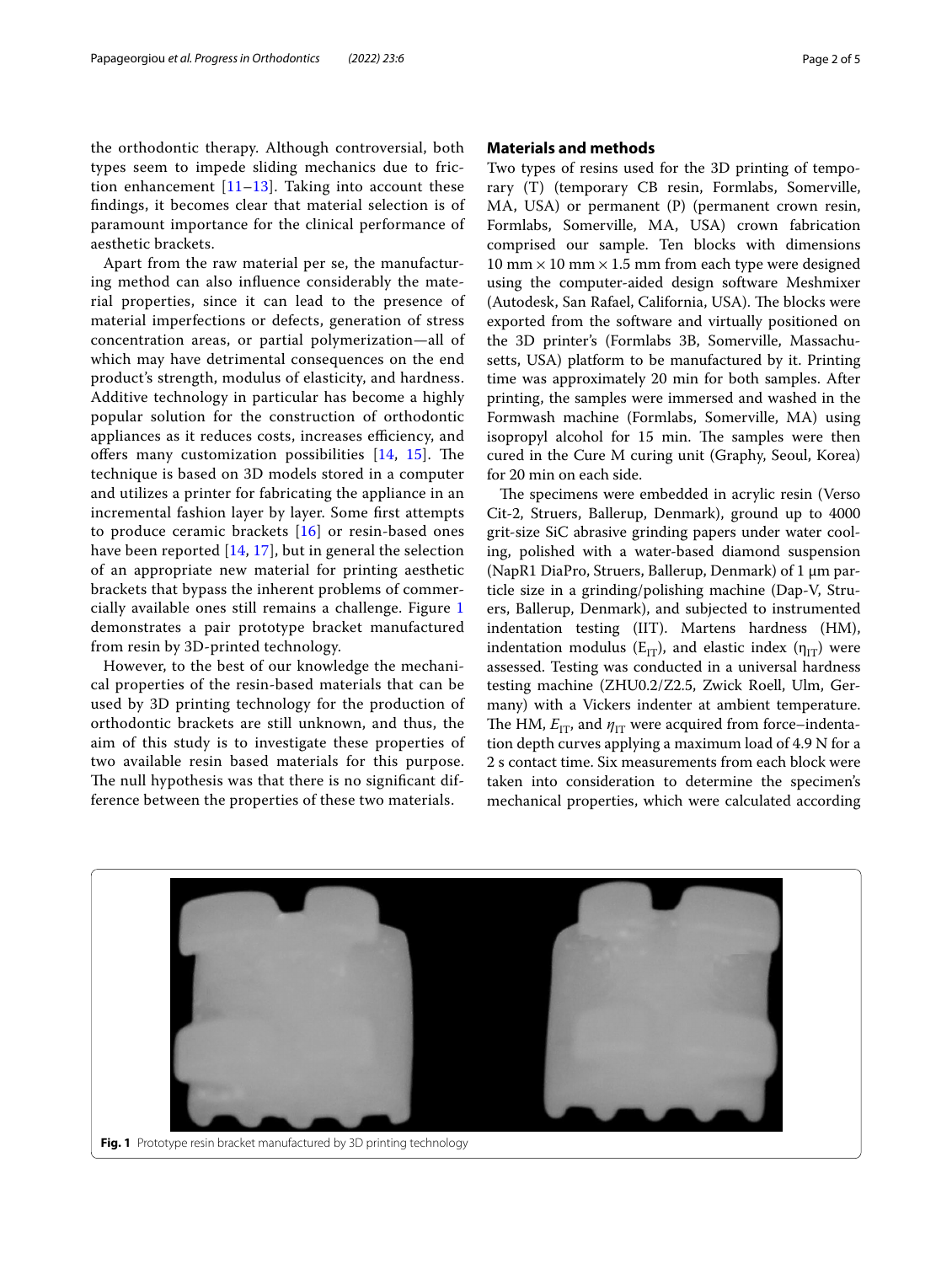to formulas provided by the international standard ISO14577-1 [\[18](#page-4-16)].

 $E_{IT}$  (MPa) 5548 (5425, 5834) 5644 (5420, 5850) 0.84  $n_{\text{IT}}$  (%) 47.1 (46.0, 47.7) 46.0 (45.4, 47.8) 0.24

<span id="page-2-1"></span><span id="page-2-0"></span>**Table 1** Results of the instrumented indentation testing

**Permanent Mean (IQR)**

) 279 (275, 287) 279 (270, 285) 0.63

**P value**

**Mean (IQR)**

After checking for normality through visual inspection and formally with the Shapiro–Wilk test, descriptive statistics were calculated including medians and interquartile ranges (IQR). Diferences between T and P crown materials were checked through Wilcoxon rank sum test accounting for clustering of measurements within each specimen at alpha=5%. All analyses were run in R Software version 4.0.3 (R Foundation for Statistical Computing, Vienna, Austria) with an open dataset [[19\]](#page-4-17).

#### **Results**

IQR, interquartile range

 $HM (N/mm<sup>2</sup>)$ 

**Property Temporary**

Figure [2](#page-2-0) shows a selection of force-indentation depth curves from both groups. All curves are similar in shape and position without any obvious differences. The results of all mechanical properties including their statistical analysis are presented in Table [1.](#page-2-1) No statistically signifcant diferences between temporary and permanent resins were found for HM (medians of 279 and 279 N/ mm<sup>2</sup>, respectively;  $P=0.63$ ),  $E_{IT}$  (medians of 5548 and 5644 MPa, respectively;  $P = 0.84$ ), or  $\eta_{\text{IT}}$  (medians of 47.1) and 46.0%, respectively;  $P=0.24$ ).

#### **Discussion**

Since no signifcant diferences were observed between groups, the null hypothesis cannot be rejected, and therefore, the scenario of the two materials having similar mechanical properties is compatible with the data. The materials under investigation underwent IIT testing, which provided crucial information about fundamental mechanical properties such as their hardness, modulus of elasticity, and brittleness (elastic index)  $[18]$  $[18]$ . The method itself is highly versatile as there is no need for rectangular or cylindrical specimens and circumvents the classic measurement of residual indentation and the related limitations, providing fully automated and highly reliable results [\[20](#page-4-18)].

The 3D-printed resins showed mechanical characteristics substantially superior than the commercially available plastic brackets. The theoretical Vickers Hardness was also calculated for the tested material (35 HV) just for comparison purposes with previously published data and found almost 2 times higher compared to HV reported for plastic brackets (19.6–16.9 HV) [[21](#page-4-19)] In particular, hardness which is defned as the resistance to indentation and concomitantly is a measure of wear resistance was found to be  $270 \text{ N/mm}^2$  which approaches the hardness of stainless steel bracket wings (360 N/mm<sup>2</sup>) [[22\]](#page-4-20). However, as with the case of stainless steel brackets a concern may arise when the hardness of archwires is considered; this may range from 1500 to 2600 MH, depending on the alloy used with the nickel-titanium alloys being toward the lower side and the stainless steel ones being on the high side [\[22](#page-4-20), [23\]](#page-4-21). As a rule, a mismatch in hardness is not desirable since it promotes wear across the path of the archwire into the slot. The harder material will leave an imprint in the softer and in most cases that is the stainless steel or nickel-titanium wire leaving an imprint in the plastic brackets. The opposite is happening on the other side in ceramic brackets. The clinical significance of this fnding about hardness may pertain to the fact that low hardness wing may impede the movement of bracket along the buccal wire segment in case of sliding mechanics or complicate the transfer of torque from an activated archwire to the bracket, as well as may preclude full engagement of the wire to the slot wall and possible plastic deformation of the wing [[24](#page-4-22)]. An increased hardness is necessary to facilitate surface integrity and preclude binding of the wire onto the bracket slot walls. This problem had been encountered with conventional plastic brackets as well as metal injection molding (MIM) metallic brackets. The latter are cast appliances, and as a result, the traditional concept of low hardness low modulus bracket base to facilitate uneventful debonding and high hardness high modulus wings to withstand the forces and moments developed during mechanotherapy could not be applied [\[25](#page-4-23)].

As far as modulus of elasticity is concerned (the higher the modulus, the higher the stifness of a structure), the tested resinous materials (5.5–5.6 GPa; Table [1](#page-2-1))

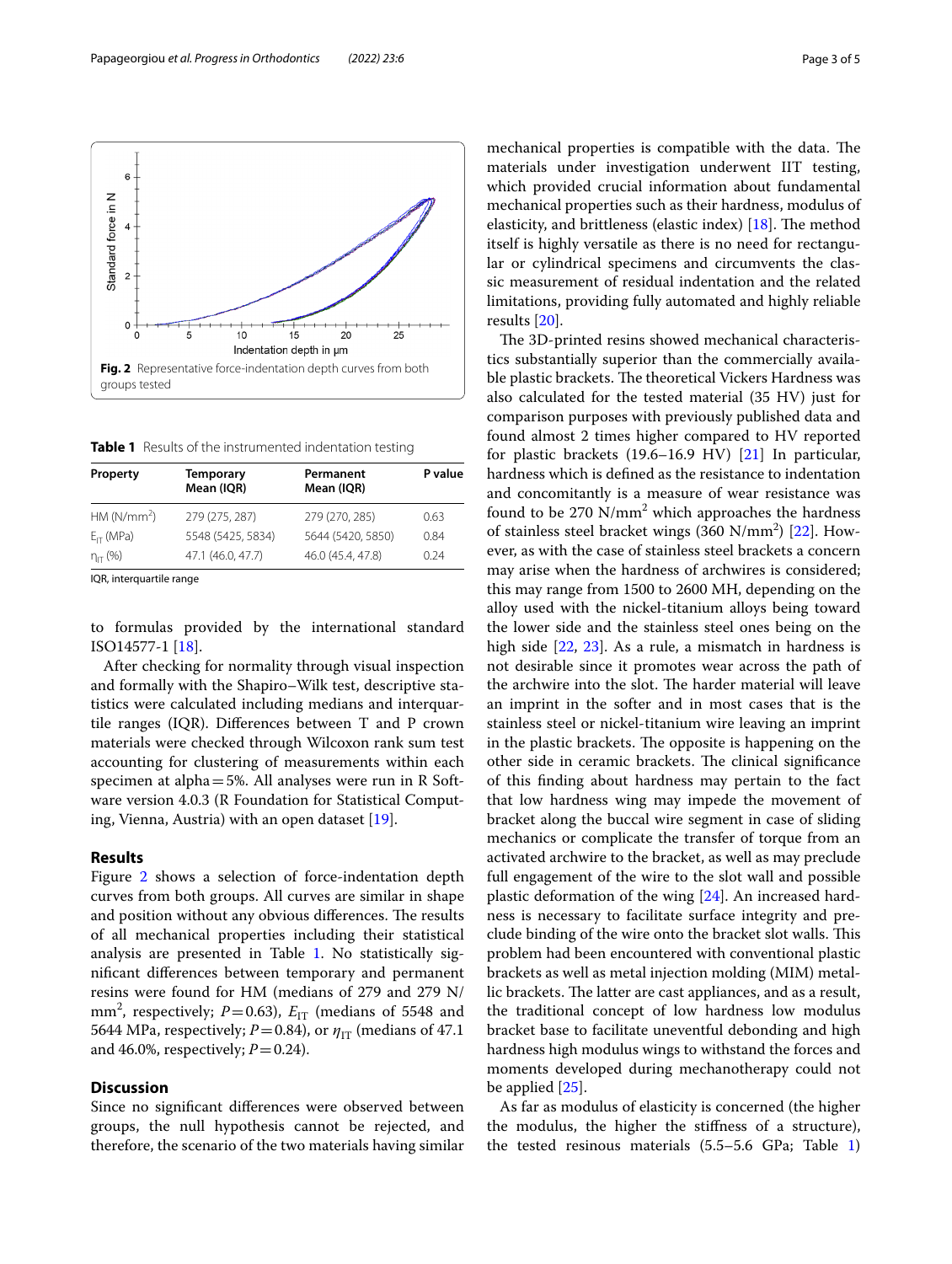demonstrate much lower modulus of elasticity compared to alumina brackets (138–141 GPa) [[26](#page-4-24)] and metallic brackets made of stainless steel alloys (62–83 GPa) [\[22](#page-4-20)]. This property has various implications on the understanding of several phenomena encountered during clinical practice. As high moduli of elasticity imply high resistance to deformation, they are desirable for areas where no deflection is required. These include the brackets slot walls and wings, which should not be compliant to allow for efficient transmission of the loads applied by an activated archwire to the tooth. To this end, ceramic brackets show higher stifness as a result of the arrangement of atoms and bonding inside their structure, and for this reason, they present better performance when it comes to transmission of loads, whereas plastic brackets apart from their lower stifness, which in most cases make them unsuitable for this task, show also several other disadvantages such as potential release of bisphenol A. Even though a high modulus of elasticity is preferred for some components of the bracket, for other parts, such as the bracket base, this is an undesirable feature  $[24]$ . This is due to the difficulty in squeezing a stif base at debonding, which necessitates the application of increased forces; this efect coupled with sensitive and / or sore teeth increases the discomfort/pain during debonding and iatrogenic trauma on tooth enamel [\[26](#page-4-24), [27\]](#page-4-25). Future developments on this feld could include the heavy flling of resin used for the 3D printing of brackets which would improve its modulus of elasticity.

Elastic index is indicative of a material's brittleness [\[28](#page-4-26)], and the higher the elastic index the higher the brittleness, and from this standpoint a lower elastic index is desirable for orthodontic appliances. Besides, the clinical failure of ceramic alumina brackets during therapy or debonding [[29](#page-4-27), [30](#page-4-28)] has been associated with their brittle nature, which is refected on the absence of plastic deformation and low fracture toughness  $[26]$ . The tested materials presented intermediate values of elastic index (46–47%), which are somewhere between the values of alumina (55–62%) [\[26](#page-4-24)] and the values of stainless steel brackets  $(15–22%)$   $[26]$  $[26]$ . This means that they are less susceptible to chipping or fracture compared to alumina brackets, even though their behavior still remains inferior compared to metallic ones at this perspective.

Apart from the mechanical properties considered in the foregoing discussion, in-house, 3D-printed plastic brackets ofer signifcant advantages with respect to appliance design and features. The deviation from the concept of a standard-sized and prescription bracket offers the opportunity to arrange these two characteristics per malocclusion variation. Therefore, the width of the bracket may be increased in cases of large rotations or inclinations to accommodate improved

rotational and tip control; the torque prescription can be altered in scenarios where larger maxillary anterior torque is needed to maintain torque or regain it during retraction; and the thickness of the bracket can also be modulated to account for posterior teeth, most often maxillary second premolars which tend to be smaller in the buccolingual dimension and therefore in some extraction cases contribute to the formation of black corridors in the buccal segment after extraction [[31](#page-4-29)].

Moreover, the customized 3D printing offers the ability to individually arrange and assess the prescription values which have been shown to vary extensively in manufactured bracket slots [[32\]](#page-4-30).

#### **Conclusions**

Under the limitations of this research, the 3D printed resins tested exhibited mechanical properties superior than contemporary plastic brackets, whereas they offer the unique feature of customized size, shape, and prescription according to specifc characteristics of the malocclusion treated.

#### **Abbreviations**

3D: Three-dimensional; E<sub>IT</sub>: Indentation modulus; HM: Martens hardness; IIT: Instrumented indentation testing; IQR: Interquartile range; P: Permanent; T: Temporary; η<sub>ΙΤ</sub>: Elastic index.

#### **Acknowledgements**

None.

#### **Authors' contributions**

NP and TE designed the experience. NP, GP, SZ undertook the preparation of the specimens and SNP their measurement / statistical analyses. TE wrote the initial draft of the paper, and the rest reviewed critically the submission. All authors read and approved the fnal manuscript.

#### **Funding**

There was no funding obtained for this research.

#### **Availability of data and materials**

All data generated or analyzed during this study are included in this published article or its supplements, while its dataset is openly provided through Zenodo [\(http://doi.org/10.5281/zenodo.5574399\)](http://doi.org/10.5281/zenodo.5574399).

#### **Declarations**

**Ethics approval and consent to participate**

#### Ethical approval was not required.

#### **Consent for publication**

Not applicable.

#### **Competing interests**

Dr. Panayi declares a fnancial interest with the company Coruo (Limoges, France) concerning the Orthodontic CAD software UBrackets, but did not participate in specimen testing or data analysis. The remaining authors declare that they have no competing interests.